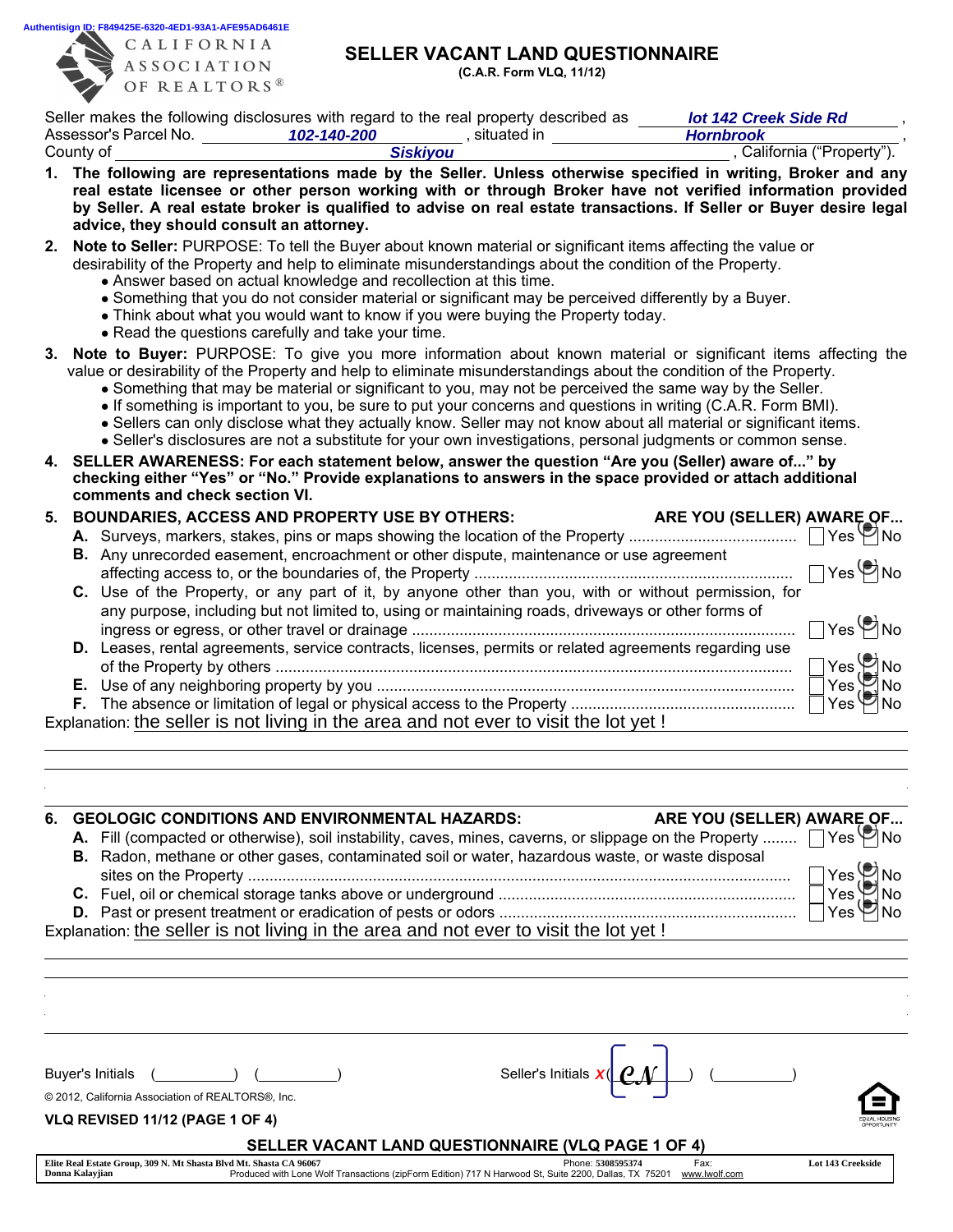$\mathbb{R}^2$ 

| Property Address: lot 142 Creek Side Rd, Hornbrook, CA 96044                                          | Date:                             |
|-------------------------------------------------------------------------------------------------------|-----------------------------------|
| <b>GOVERNMENTAL:</b><br>7.                                                                            | ARE YOU (SELLER) AWARE OF         |
|                                                                                                       | $Yes$ No                          |
|                                                                                                       | $Yes \n\heartsuit$ No             |
| C. Presence of any endangered, threatened, "candidate" species, wetlands, historic artifacts or human | $\bigcap$ Yes $\bigcircledast$ No |
| D. Any protected habitat for plants, trees, animals or insects that apply to or could affect the      |                                   |
|                                                                                                       | $\bigcap$ Yes $\bigcircledast$ No |
|                                                                                                       |                                   |
|                                                                                                       | $\Box$ Yes $\bigcirc$ No          |
| F. Special taxes pursuant to the Mello - Roos Community Facilities Act, Improvement Bond Act          | $\Box$ Yes $\bigcircledast$ No    |
| G. Ongoing or contemplated eminent domain, condemnation, annexation or change in zoning or            |                                   |
|                                                                                                       | $\Box$ Yes $\bigcirc$ No          |
| H. Existence or pendency of any rent control, occupancy restrictions or retrofit requirements         |                                   |
|                                                                                                       | $Yes$ No                          |
| Existing or contemplated building or use moratorium that apply to or could affect the Property        | $Yes$ No                          |
| J. Current or proposed bonds, assessments, or fees that do not appear on the Property tax bill        |                                   |
|                                                                                                       | $\bigcap$ Yes $\bigcircledast$ No |
| K. Proposed construction, reconfiguration, or closure of nearby government facilities or amenities    |                                   |
|                                                                                                       | ∃Yes ( No                         |
| L. Existing or proposed government requirements affecting the Property (i) that tall grass, brush     |                                   |
| or other vegetation be cleared; (ii) that restrict tree (or other landscaping) planting, removal or   | ∣Yes ØNo                          |
| Explanation: the seller is not living in the area and not ever to visit the lot yet !                 |                                   |
|                                                                                                       |                                   |
| <b>WATER-RELATED ISSUES:</b><br>8.                                                                    | ARE YOU (SELLER) AWARE OF         |
| A. Standing water, flooding, pumps, underground water, or water-related soil settling or              |                                   |
|                                                                                                       | $ {\rm Yes}$ $\bullet$ No         |
| <b>B</b> Rivers streams flood channels underground springs high water table floods or tides on        |                                   |

|                                                                                               | .                        |
|-----------------------------------------------------------------------------------------------|--------------------------|
| B. Rivers, streams, flood channels, underground springs, high water table, floods or tides on |                          |
|                                                                                               | $\Box$ Yes $\bigcirc$ No |
| Explanation: the seller is not living in the area and not ever to visit the lot yet !         |                          |

| 9. UTILITIES AND SERVICES:<br>ARE YOU (SELLER) AWARE OF                              |                                 |
|--------------------------------------------------------------------------------------|---------------------------------|
|                                                                                      | ∃Yes ັ⊠ No                      |
| If yes, check which ones: Vells Sewer Septic Sanitation Reach lines Nuater           |                                 |
| $\lceil$ gas $\lceil$ electric $\lceil$ telephone $\lceil$ cable $\lceil$ other      |                                 |
|                                                                                      | $\Box$ Yes $\bm{\heartsuit}$ No |
| Explanation: the seller is not living in the area and not ever to visit the lot yet! |                                 |

| 10 LANDSCAPING, AGRICULTURE, STRUCTURES OR OTHER IMPROVEMENTS: ARE YOU (SELLER) AWARE OF<br>Yes VI No<br><b>B.</b> Diseases, infestation or other reason affecting the production of any agricultural trees or crops<br>Yes ONO<br>Yes V No<br>If yes, are they $ $ automatic or $ $ manually operated.<br>$Yes \bigcirc$ No<br>Explanation: the seller is not living in the area and not ever to visit the lot yet!                                       |
|------------------------------------------------------------------------------------------------------------------------------------------------------------------------------------------------------------------------------------------------------------------------------------------------------------------------------------------------------------------------------------------------------------------------------------------------------------|
| ARE YOU (SELLER) AWARE OF<br>11. NEIGHBORHOOD:<br>A. Neighborhood noise, nuisance or other problems from sources such as, but not limited to, the<br>following: neighbors, livestock, wildlife, insects or pests, traffic, parking congestion, airplanes,<br>trains, light rail, subway, trucks, freeways, buses, schools, parks, refuse storage or landfill<br>processing, agricultural operations, business, odor, recreational facilities, restaurants, |
| entertainment complexes or facilities, parades, sporting events, fairs, neighborhood parties,<br>litter, construction, air conditioning equipment, air compressors, generators, pool equipment or<br>Yes CNo<br>appliances, or wildlife.<br>Explanation: the seller is not living in the area and not ever to visit the lot yet !                                                                                                                          |
|                                                                                                                                                                                                                                                                                                                                                                                                                                                            |
| Seller's Initials <b>X</b> ( <b>CM</b><br><b>Buyer's Initials</b><br>VLQ REVISED 11/12 (PAGE 2 OF 4)<br><b>SELLER VACANT LAND QUESTIONNAIRE (VLQ PAGE 2 OF 4)</b><br>Produced with Lone Wolf Transactions (zipForm Edition) 717 N Harwood St, Suite 2200, Dallas, TX 75201 www.lwolf.com<br>Lot 143 Creekside                                                                                                                                              |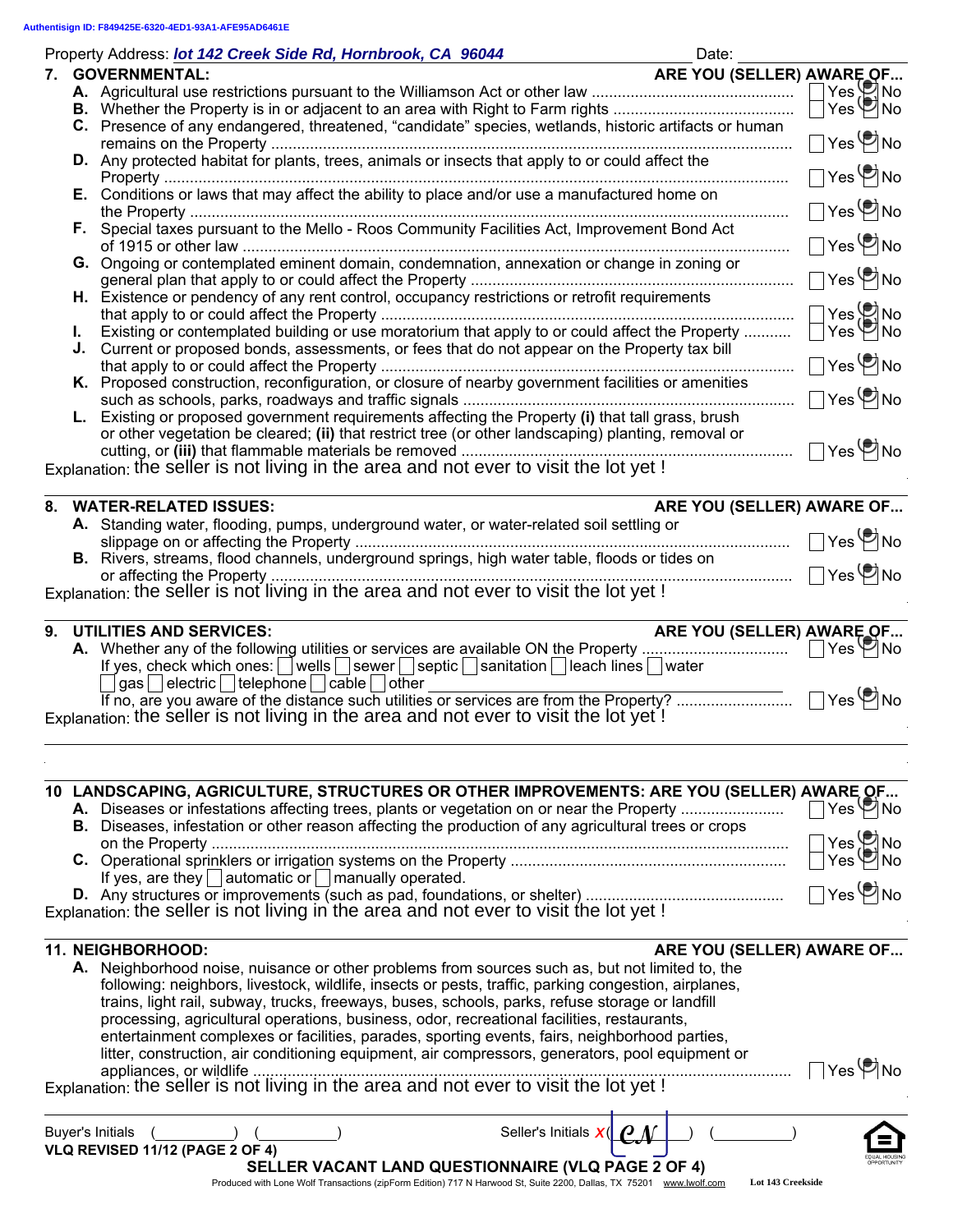Property Address: *lot 142 Creek Side Rd, Hornbrook, CA 96044* Property Address: Date:

| <b>12. COMMON INTEREST CONDOMINIUMS AND DEVELOPMENTS:</b>                                  | ARE YOU (SELLER) AWARE OF |                               |
|--------------------------------------------------------------------------------------------|---------------------------|-------------------------------|
| A. Any Homeowner or Property Owner Association (OA) governing the Property, or any pending |                           |                               |
| or proposed dues increases, special assessments, rules changes, insurance, availability    |                           |                               |
| issues or threatened or pending litigation by or against the OA affecting the Property     |                           | $\bigcap$ Yes $\bigotimes$ No |
| Evalenction: the seller is not living in the area and not ever to visit the lot vet I      |                           |                               |

Explanation: the seller is not living in the area and not ever to visit the lot yet !

| 13. TITLE, OWNERSHIP AND LEGAL CLAIMS:                                                                                                                                                           |                                   |
|--------------------------------------------------------------------------------------------------------------------------------------------------------------------------------------------------|-----------------------------------|
|                                                                                                                                                                                                  |                                   |
|                                                                                                                                                                                                  |                                   |
| C. Any other person or entity other than Seller(s) signing this form with a legal claim to oil, mineral,                                                                                         | $\Box$ Yes $\bm{\mathfrak{S}}$ No |
| D. Past, present, pending or threatened lawsuits, mediations, arbitrations, tax liens, abatement<br>liens, mechanics' liens, notice of default, bankruptcy or other court filings, or government |                                   |
| Explanation: the seller is not living in the area and not ever to visit the lot yet !                                                                                                            | $\Box$ Yes $\bigcirc$ No          |
|                                                                                                                                                                                                  |                                   |

| <b>14. DISASTER RELIEF, INSURANCE OR CIVIL SETTLEMENT:</b>                                               | ARE YOU (SELLER) AWARE OF |
|----------------------------------------------------------------------------------------------------------|---------------------------|
| A. Financial relief or assistance, insurance or settlement, sought or received, from any federal, state, |                           |
| local or private agency, insurer or private party, by past or present owners of the Property, due to any |                           |
| actual or alleged damage to the Property arising from a flood, earthquake, fire, other disaster, or      |                           |
| occurrence or defect, whether or not any money received was actually used to correct damage              | $\Box$ Yes $\bigcirc$ No  |
| Explanation: the seller is not living in the area and not ever to visit the lot yet !                    |                           |

|    | ARE YOU (SELLER) AWARE OF<br><b>15. OTHER:</b>                                                                   |                                  |
|----|------------------------------------------------------------------------------------------------------------------|----------------------------------|
|    | A. Reports, inspections, disclosures, warranties, maintenance recommendations, estimates,                        |                                  |
|    | studies, surveys or other documents, pertaining to the condition of the Property or easements,                   |                                  |
|    | encroachments, boundary disputes or environmental conditions affecting the Property                              | $\Box$ Yes $\bigcirc$ No         |
|    | (If yes, provide any such documents in your possession to Buyer)                                                 |                                  |
|    |                                                                                                                  | $\Box$ Yes $\bigcirc$ No         |
|    | C. An Order from a government health official identifying the Property as being contaminated by                  |                                  |
|    |                                                                                                                  |                                  |
|    |                                                                                                                  |                                  |
|    |                                                                                                                  | Yes Mo<br>Yes Mo<br>Yes Mo       |
|    | (In general, a zone or district allowing manufacturing, commercial or airport uses.)                             |                                  |
|    |                                                                                                                  |                                  |
|    | G. Whether the Property is located within 1 mile of a former federal or state ordnance location                  | Yes Mo<br>Yes Mo                 |
|    | (In general, an area once used for military training purposes that may contain potentially explosive munitions.) |                                  |
|    | H. Whether the Property is a condominium or located in a planned unit development or other                       |                                  |
|    | common interest subdivision                                                                                      |                                  |
| L. |                                                                                                                  | Yes ● No<br>Yes ● No<br>Yes ● No |
| J. |                                                                                                                  |                                  |
|    | K. Any past or present known material facts or other significant items affecting the value or                    |                                  |
|    | desirability of the Property not otherwise disclosed to Buyer                                                    | $Yes \n\bullet$ No               |
|    | Explanation: the seller is not living in the area and not ever to visit the lot yet !                            |                                  |
|    |                                                                                                                  |                                  |

| 16. <b>If CHECKED) ADDITIONAL COMMENTS:</b> The attached addendum contains an explanation or additional comments |                                                                                                           |  |  |  |
|------------------------------------------------------------------------------------------------------------------|-----------------------------------------------------------------------------------------------------------|--|--|--|
|                                                                                                                  | in response to specific questions answered "yes" above. Refer to line and question number in explanation. |  |  |  |

| Buver's Initials | $X(\lfloor \mathcal{C} \rfloor)$<br>.<br>eller'sذ<br>Initials<br>л |  |
|------------------|--------------------------------------------------------------------|--|
|------------------|--------------------------------------------------------------------|--|

| Seller's Initials $x(\vert \boldsymbol \varrho_M)$ |  |  |
|----------------------------------------------------|--|--|
|                                                    |  |  |



VLQ REVISED 11/12 (PAGE 3 OF 4)

SELLER VACANT LAND QUESTIONNAIRE (VLQ PAGE 3 OF 4)

Produced with Lone Wolf Transactions (zipForm Edition) 717 N Harwood St, Suite 2200, Dallas, TX 75201 www.lwolf.com **Lot 143 Creekside**